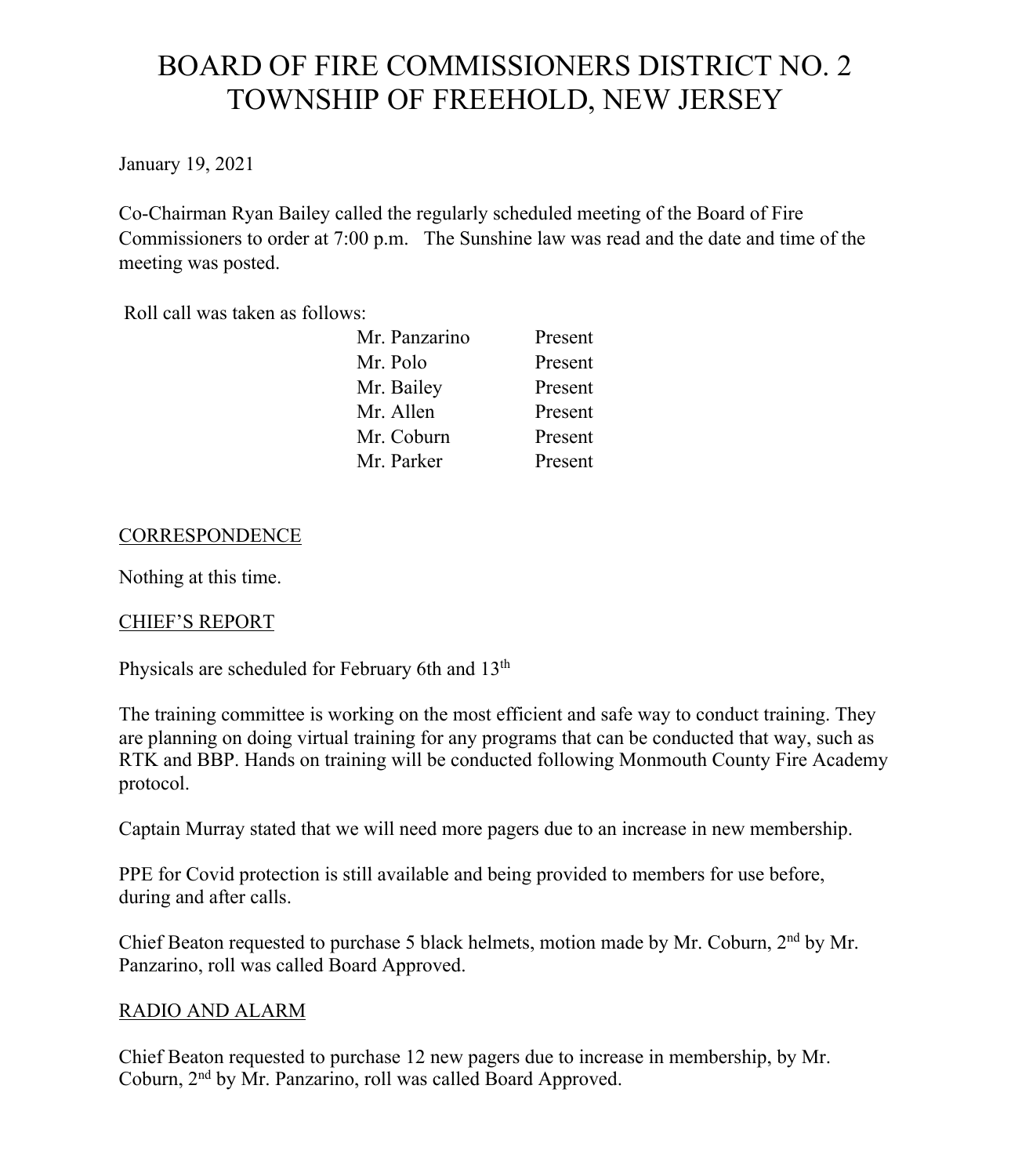#### BUILDINGS

Daniels Way Mr. Megill purchased new chairs for the meeting room.

#### **INSURANCE**

Mr. Polo to meet with Hartford Insurance for the annual audit.

#### MAINTENANCE

'90 is back, the pressure transducer was bad, and Blaze fixed it.

Pickup truck lettering is complete.

#### OLD BUSINESS

Mr. Bailey requested to purchase handheld sanitizer to sanitize the trucks for no more than \$400 per set up, Mr. Panzarino made a motion to purchase, 2nd by Mr. Coburn, roll called Board Approved.

Mr. Polo made a motion to purchase an Active Air Purification system from Campbell Supply, for the new truck, 2nd by Mr. Coburn, roll called Board Approved.

Mr. Goldstein to come and give demo on Air Purification system from Emergency Equipment Sales, for the older trucks.

Mr. Coburn has asked Mr. Megill to clean inside the firetrucks weekly with soap and water.

Training on new gas meters was done, need a docking station, waiting on prices.

The concrete at Daniels Way apron will start April or May.

Training for the boat will be set up for the spring.

Chief vehicle no new updates

5yr place no new updates

RFID system still in progress of getting prices.

New signs for the firehouses will be completed in the spring.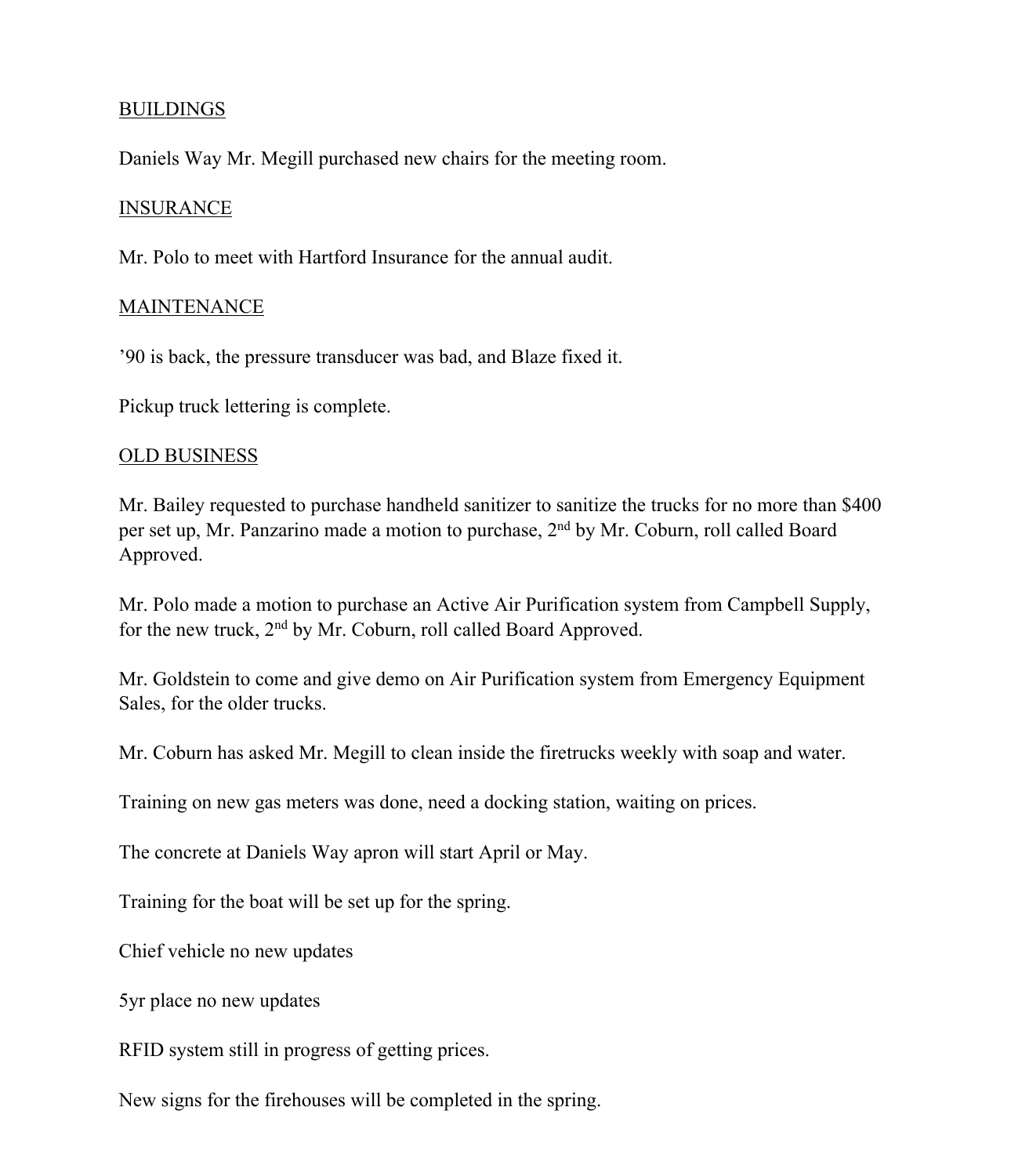Mr. Polo made a motion to repair the floor Zamboni's for \$1,144.13, 2<sup>nd</sup> by Mr. Coburn, Board Approved.

## NEW BUSINESS

Nothing at this time.

## **TREASURER**

There's still an open CD for \$135,025.24 for the Environmental cleanup that is controlled by Buchanan, Ingersoll and Rooney.

| Checks                               |                         |  |
|--------------------------------------|-------------------------|--|
| 11479 East Coast Emergency           | \$2,548.13              |  |
| 11480 NJ Doorworks                   | 950.00<br>$\mathbb{S}$  |  |
| 11481 JCP&L                          | \$1,705.52              |  |
| 11482 Optimum                        | $\mathbb{S}$<br>986.77  |  |
| 11483 NJNG                           | \$1,402.31              |  |
| 11484 Verizon Wireless               | $\mathbb{S}$<br>394.00  |  |
| 11485 Buchanan, Ingersoll and Rooney | \$1,177.06              |  |
| 11486 Fire and Safety                | \$1,523.49              |  |
| 11487 Professional Service Wear      | 615.45<br>\$            |  |
| 11488 VFIS                           | \$94,000.00             |  |
| 11489 All Hands                      | \$15,212.91             |  |
| 11490 Ocean Security                 | \$<br>283.00            |  |
| 11491 Big Splash Graphics            | \$ 200.00               |  |
| 11492 Coby Graphics                  | $\mathbb{S}$<br>200.00  |  |
| 11493 Grainger                       | \$7,531.52              |  |
| 11494 Emergency Equipment Sales      | \$32,076.55             |  |
| 11495 Davison, Eastman, Munoz, Pane  | \$2,000.00              |  |
| 11496 Norwood Auto Parts             | $\mathbb{S}$<br>12.92   |  |
| 11497 Roux Associates                | $\mathbb{S}$<br>155.00  |  |
| 11498 33 East Car Wash               | \$<br>12.00             |  |
| 11499 Jersey Coast Fire              | $\mathbb{S}$<br>152.40  |  |
| 11500 Pall ante Design               | \$18,750.00             |  |
| 11501 Netlink                        | $$1,430.00$ End of 2020 |  |
| 11502 Netlink                        | \$<br>1,194.00          |  |
| 11503 Netlink                        | \$<br>3,330.00          |  |
| 11504 Gregg Brass                    | \$<br>60.00             |  |
| 11505 Access Compliance              | \$<br>613.00            |  |
| 11506 Earhart Auto                   | \$<br>1,913.57          |  |